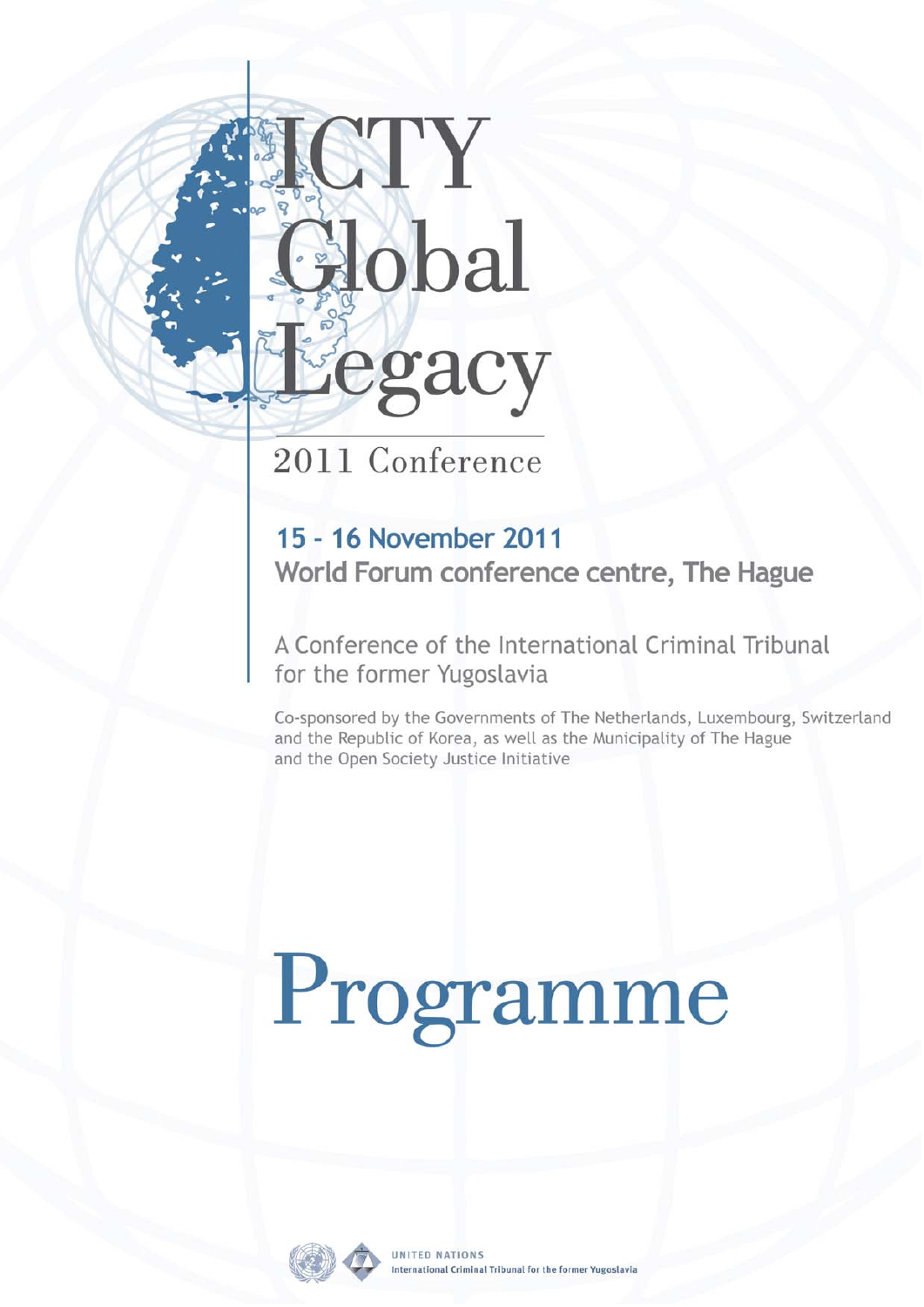

### **Day 1 Tuesday, 15 November 2011**

- **8:30 9:30 Arrival and Registration of Participants**  Coffee and tea available **9:30 – 10:00 Opening Remarks**  Speakers: • Judge Patrick Robinson, ICTY President • M. Jean-Marc Hoscheit, Ambassador of the Grand Duchy of Luxembourg to The Netherlands • Philippe Brandt, Minister, Embassy of Switzerland to The Netherlands • Alison Cole, Legal Officer, International Justice, Open Society Justice Initiative **10:00 – 11:30 PANEL 1 - The Impact of the Tribunal's Substantive Jurisprudence on the Elucidation of Customary International Humanitarian Law**  Moderator: Judge Theodor Meron, ICTY Appeals Chamber Panelists: • Georges Abi-Saab, Professor Emeritus for International Law, Graduate Institute of International Studies, Geneva; former ICTY Judge • James Crawford, Professor of International Law, University of Cambridge; Research Professor, Latrobe University, Australia • Jean-Marie Henckaerts, Legal Adviser, International Committee of the Red Cross (ICRC) • Mona Rishmawi, Chief of the Rule of Law, Equality and Non-Discrimination Branch, Office of the High Commissioner for Human Rights  *Discussion*  **11:30 – 12:00 Coffee Break 12:00 – 13:00 PANEL 1, Cont'd 13:00 – 14:30 Lunch 14:30 – 16:30 PANEL 2 - The Impact of the Tribunal on the Future of Global Justice and the Advancement and Enforcement of Human Rights**  Moderator: Navi Pillay, United Nations High Commissioner for Human Rights Panelists: • Richard Dicker, Director, International Justice Programme, Human Rights Watch • Diane Orentlicher, Deputy, Office of War Crimes Issues, United States Department of State; Professor of International Law, American University (on leave) • Stephen Rapp, Ambassador-at-Large for War Crimes Issues, United States Department of State • William Schabas, Professor of International Law, Middlesex University, London • Patricia Viseur Sellers, Visiting Fellow, Kellogg College,
	- *Discussion*

University of Oxford